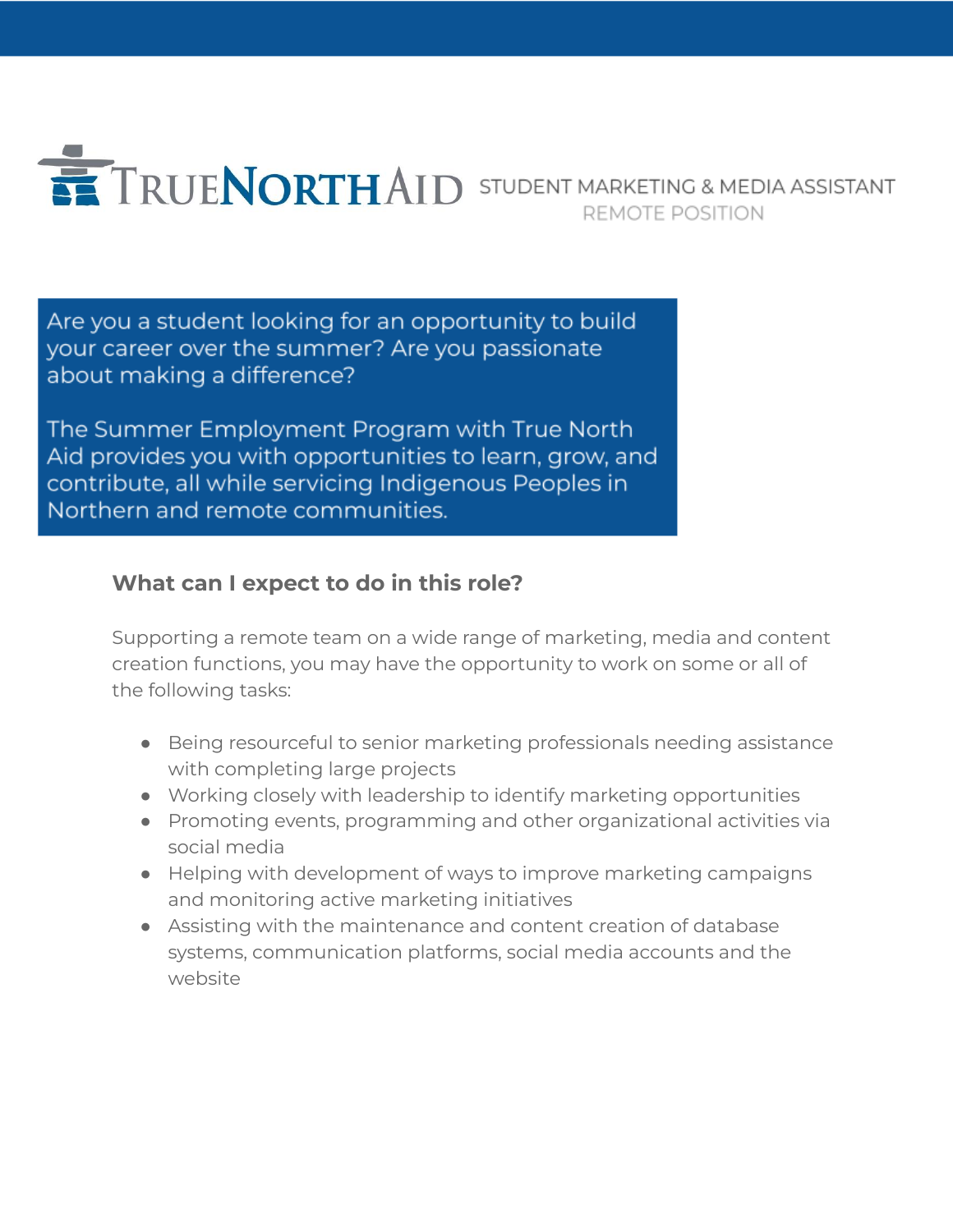# **How do I qualify?**

#### **Mandatory**

Applicants must meet all eligibility criteria on the first day of employment.

### **1. Student Status**

All summer jobs require a "student" status. A student is defined as someone enrolled in a secondary, or post-secondary institution (currently or for the fall semester) or has graduated within the past six months.

# **2. Age**

You must be a minimum of 15 years of age. There is no maximum age limit for applying for summer student positions.

## **3. Work Status - ability to work in Canada**

You must be legally entitled to work in Canada. You are also required to have a valid Social Insurance Number (SIN) upon being hired.

#### **Communication and Interpersonal Skills**

- Outstanding oral and written communication skills
- Ability to communicate directly with the public and encourage trusting relationships
- Ability to write engaging marketing material, website content, and social media posts to augment the presence of the organization in the market.

## **Technical Skills and Knowledge**

- You apply your experience using Google Drive, including Google Docs, Google Sheets, Google Slides and Google Forms, as well as databases, email and the internet to conduct research and prepare a variety of documents.
- You apply your experience utilizing software applications such as Slack, Asana, Zapier, and other applications the organization may choose to use.
- Excellent knowledge of online applications, marketing computer software and social media platforms.
- Excellent knowledge of marketing principles.